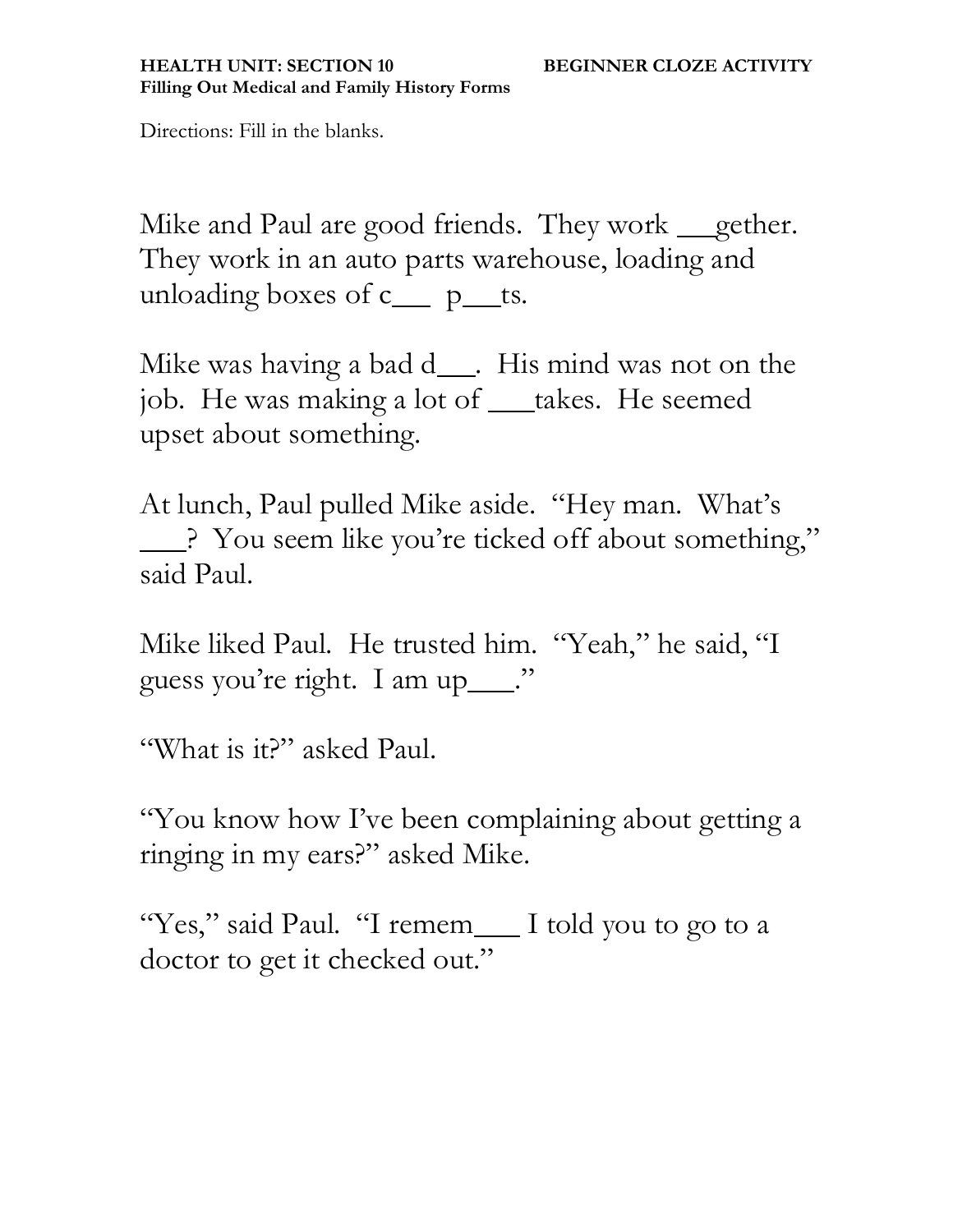"Well, I took your advice. I went to see a doctor yes day after work," said Mike.

"How did it go?" asked Paul.

"I never got to see him," said Mike.

"Why not? What happened?" asked Paul.

Mike l\_ked at the ground. "When I got to his office they handed me all this paperwork to fill out. You know I have a hard time with read\_\_and spell\_\_\_. There were so many forms. I only had a few minutes to fill them all in. I couldn't do it. I started to sweat. I didn't know what to do."

"So \_\_\_ happened?" asked Paul.

"I just snapped. I jumped up from the chair. I told the lady at the d\_\_\_ I forgot that I needed to pick up my kids. Then I just ran right out of there," said Mike.

"That's too bad," said Paul. He thought for a while. Then he asked, "Did you take the forms with you when you ran out?"

"Yeah. They're in my tr\_\_\_\_," said Mike.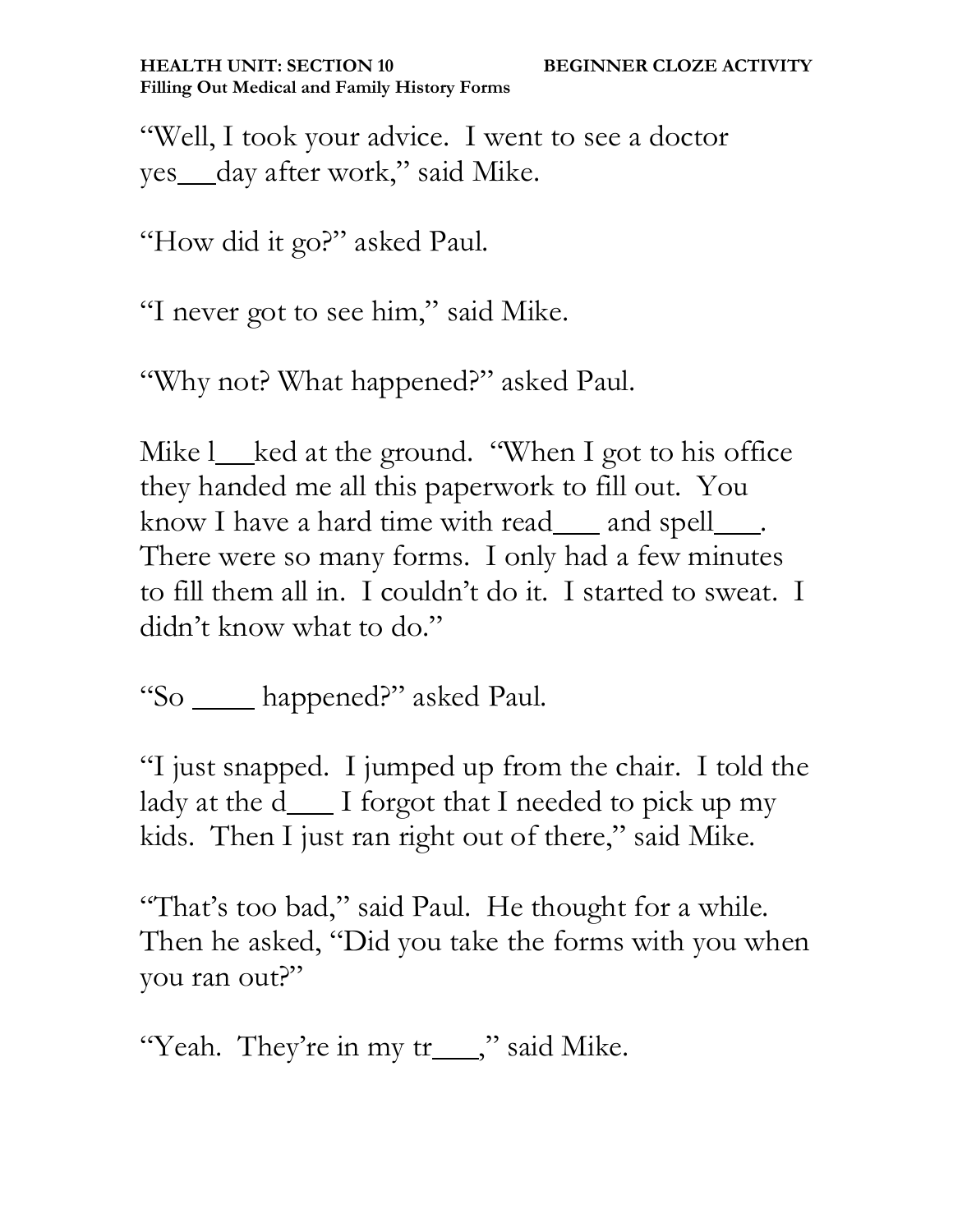"I'll tell you what. After work let's take a look at those forms," said Paul. "I'll help you \_ill them out. You can call the doctor back and get a new appointment."

"Are you sure? That would be great!" said Mike.

Then Paul said, "Most doctors' offices ask for the same kind of in\_\_\_mation. They ask about what insurance you have, and about you and your family's medical histor<sub>.</sub> Before you give the papers to the doctor, make a photocopy to keep. Then it will be easier the next time you have to go to a new doctor's office."

"Good idea," said Mike.

Paul was still thinking. Then he said, "And maybe next time you can ask the doctor's office to mail you the forms before your visit. Then you'll have more time to study them. You won't f\_l so put on the sp\_".

"Yeah, but what if they can't, or what if it's an emergen \_\_ or something?" asked Mike.

"Well, you could say: *'I have dyslexia, so reading and filling out medical forms is hard for me. Is there anyone who could help me?'* If you give them a chance they probably will be glad to help you."